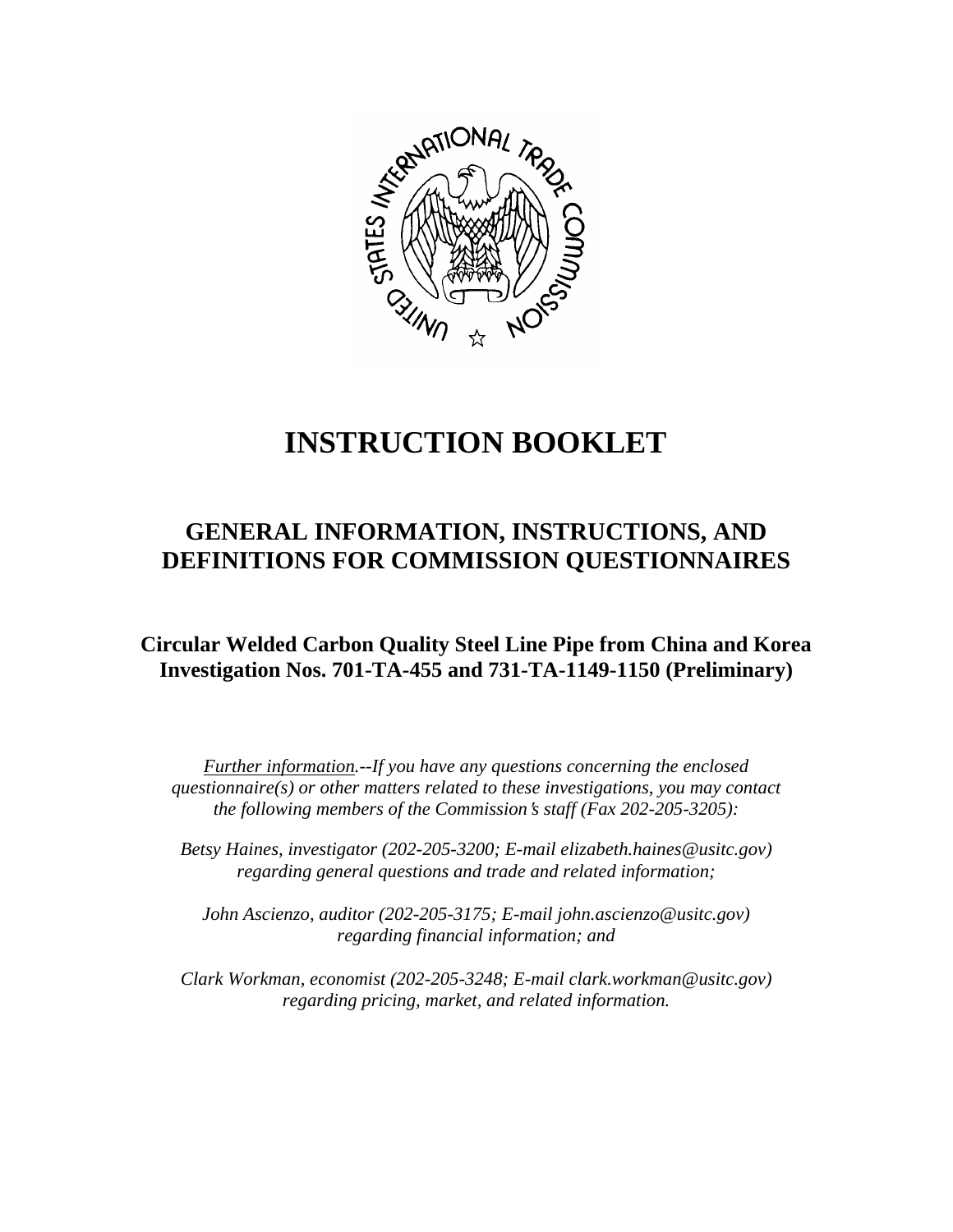#### **GENERAL INFORMATION**

*Background*.--These investigations were instituted in response to a petition filed on April 3, 2008 by Maverick Tube Corp. (Houston, TX), Tex-Tube Co. (Houston, TX), U.S. Steel Corp. (Pittsburgh, PA), and the United Steel, Paper and Forestry, Rubber, Manufacturing, Energy, Allied Industrial and Service Workers International Union, AFL-CIO-CLC (Pittsburgh, PA). Countervailing and/or antidumping duties may be assessed on the subject imports as a result of these investigations if the Commission makes an affirmative determination of injury, threat, or material retardation, and if the U.S. Department of Commerce makes an affirmative determination of subsidization and/or dumping.

Questionnaires and other information pertinent to these investigations are available at **GET** 

**WEBSITE**. Address all correspondence to the United States International Trade Commission, Washington, DC 20436. Hearing-impaired individuals can obtain information regarding these investigations via the Commission's TDD terminal (202-205-1810).

*Due date of questionnaire(s)*.--Return the completed questionnaire(s) to the United States International Trade Commission by no later than April 17, 2008. Although the enclosed postpaid envelope may be used to return the completed questionnaire, use of an overnight mail service may be necessary to ensure that your response actually reaches the Commission by April 17, 2008. If you do not use the enclosed envelope, please make sure the completed questionnaire is sent to the attention of Betsy Haines. **Return only one copy of the completed questionnaire(s), but please keep a copy for your records so that you can refer to it if the Commission staff contacts you with any questions during the course of the investigations.**

*Service of questionnaire response(s).*--In the event that your firm is a party to these investigations, you are required to serve a copy of the questionnaire(s), once completed, on parties to the proceeding that are subject to administrative protective order (see 19 CFR  $\S 207.7$ ). A list of such parties is maintained by the Commission's Secretary and may be obtained by calling 202-205-1803. A certificate of service must accompany the copy of the completed questionnaire(s) you submit (see 19 CFR § 207.7).

*Confidentiality*.--The commercial and financial data furnished in response to the enclosed questionnaire(s) that reveal the individual operations of your firm will be treated as confidential by the Commission to the extent that such data are not otherwise available to the public and will not be disclosed except as may be required by law (see 19 U.S.C.  $\S$  1677f). Such confidential information will not be published in a manner that will reveal the individual operations of your firm; however, nonnumerical characterizations of numerical business proprietary information (such as discussion of trends) will be treated as confidential business information only at the request of the submitter for good cause shown.

*Verification***.--The information submitted in the enclosed questionnaire(s) is subject to audit and verification by the Commission. To facilitate possible verification of data, please keep all your workpapers and supporting documents used in the preparation of the questionnaire response(s).**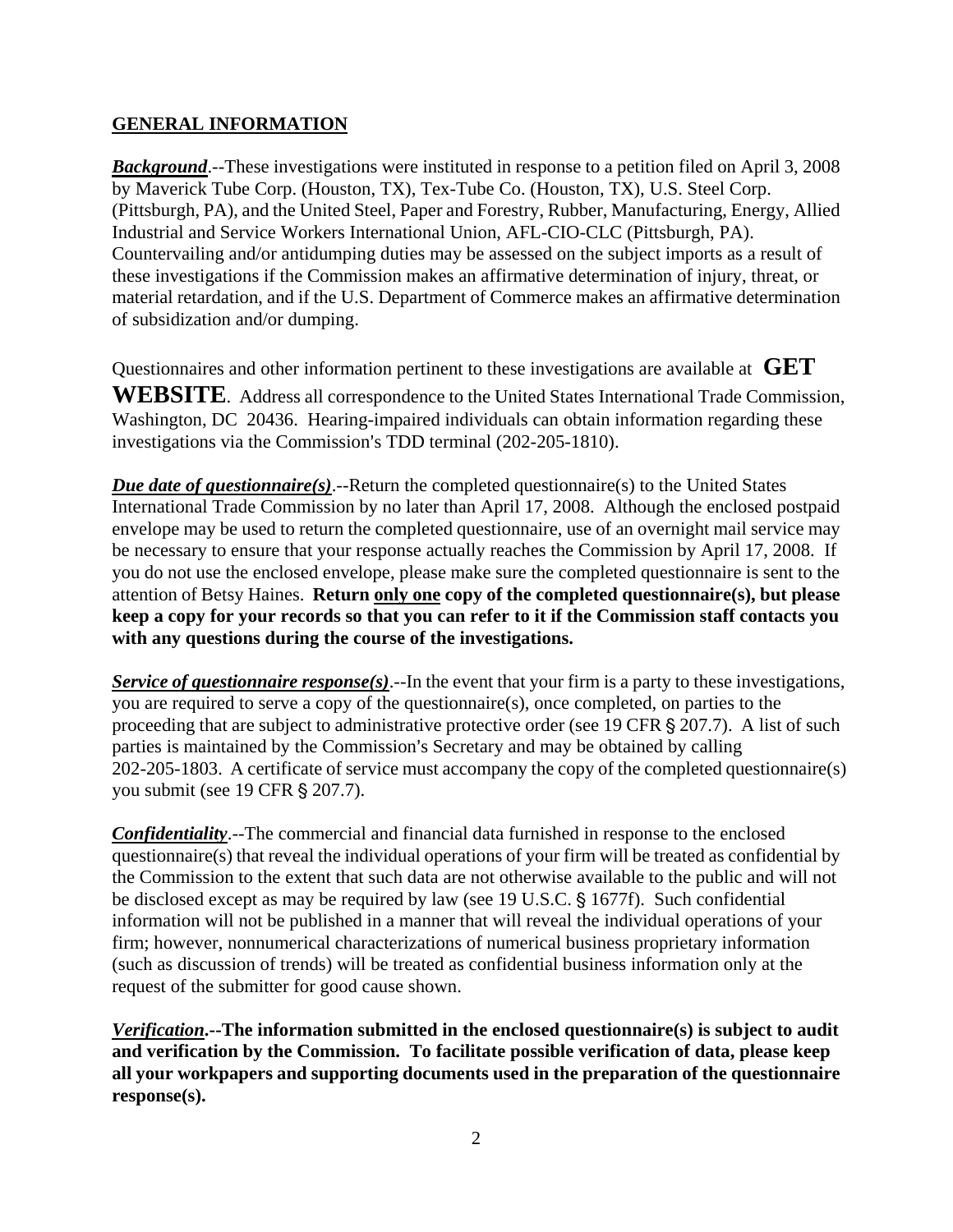#### **GENERAL INFORMATION--***Continued*

*Release of information*.--The information provided by your firm in response to the questionnaire(s), as well as any other business proprietary information submitted by your firm to the Commission in connection with the investigations, may become subject to, and released under, the administrative protective order provisions of the Tariff Act of 1930 (19 U.S.C. § 1677f) and section 207.7 of the Commission's Rules of Practice and Procedure (19 CFR  $\S$  207.7). This means that certain lawyers and other authorized individuals may temporarily be given access to the information for use in connection with these investigations or other import-injury investigations conducted by the Commission on the same or similar merchandise; those individuals would be subject to severe penalties if the information were divulged to unauthorized individuals. In addition, if your firm is a U.S. producer, the information you provide on your production and imports of circular welded carbon quality steel line pipe ("line pipe") and your responses to the questions in Part I of the producer questionnaire will be provided to the U.S. Department of Commerce, upon its request, for use in connection with (and only in connection with) its requirement pursuant to sections  $702(c)(4)$  and  $732(c)(4)$  of the Act (19 U.S.C. § 1671a(c)(4) and 1673a(c)(4)) to make a determination concerning the extent of industry support for the petition requesting these investigations. Any information provided to Commerce will be transmitted under the confidentiality and release guidelines set forth above. Your response to these questions constitutes your consent that such information be provided to Commerce under the conditions described above.

## **INSTRUCTIONS**

*Answer all questions*.--Do not leave any question or section blank unless a questionnaire expressly directs you to skip over certain questions or sections. If the answer to any question is "none," write "none." If information is not readily available from your records in exactly the **form requested, furnish carefully prepared estimates--designated as such by the letter E<sup>"</sup>--and explain the basis of your estimates**. Answers to questions and any necessary comments or explanations should be supplied in the space provided or on separate sheets attached to the appropriate page of the questionnaire(s). If your firm is completing more than one questionnaire in connection with these investigations (i.e., a producer, importer, and/or purchaser questionnaire), you need not respond to duplicated questions in the questionnaires.

*Consolidate all U.S. establishments*.--Report the requested data for your establishment(s) located in the United States. **Firms operating more than one establishment should combine the data for all establishments into a single report.**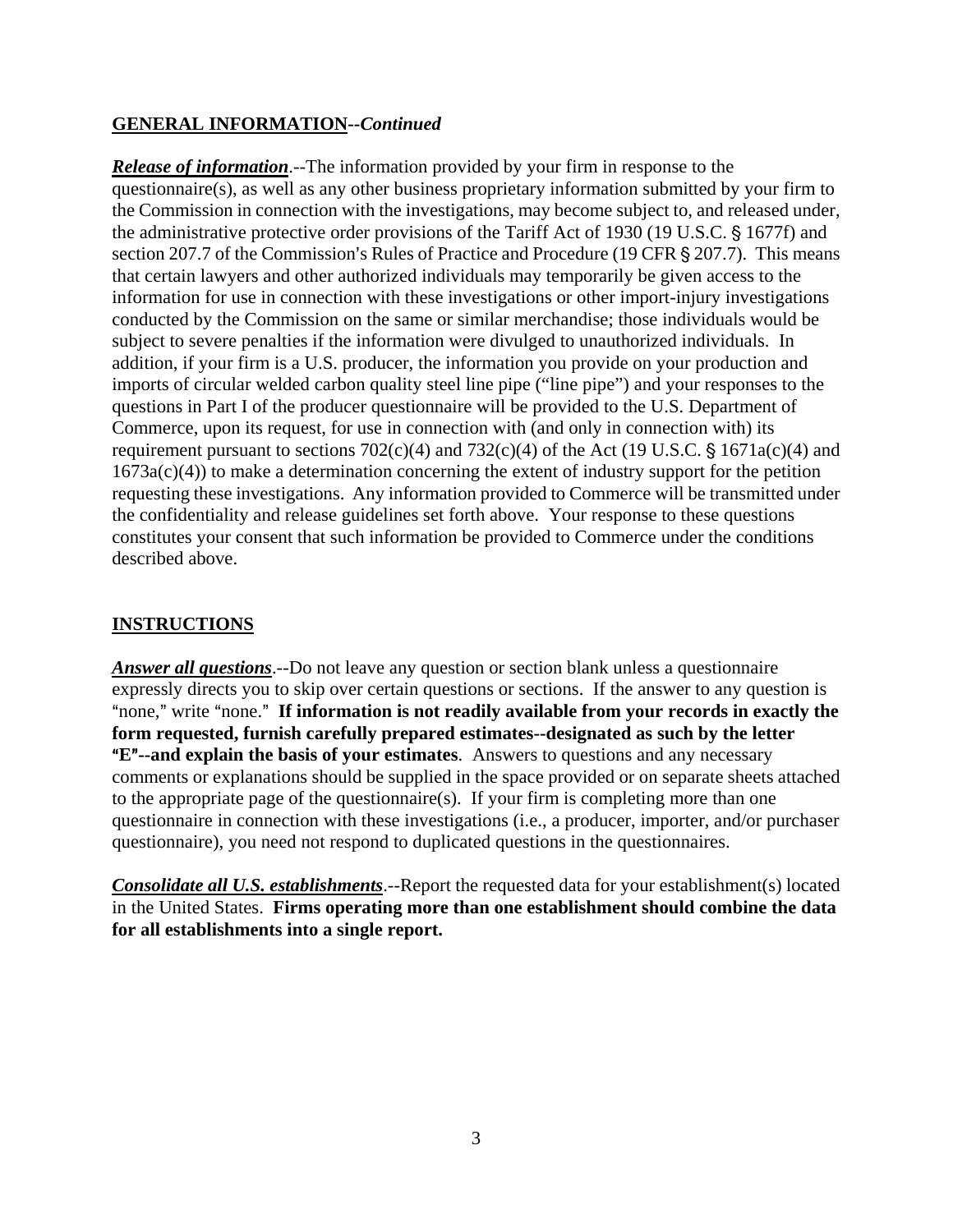#### **INSTRUCTIONS--***Continued*

*Filing instructions*.—Questionnaires may be filed either in paper form or electronically.

#### **OPTIONS FOR FILING IN PAPER FORM**

**• Overnight mail service**.—Mail to the following address:

#### **United States International Trade Commission Office of Investigations, Room 615 500 E Street, SW Washington, DC 20024**

**• Fax**.—Fax to 202.205.3205.

**• U.S. mail**.—Mail to the address above, but use zip code 20436. *This option is not recommended. U.S. mail sent to government offices undergoes additional processing to screen for hazardous materials; this additional processing results in substantial delays in delivery.* 

#### **OPTIONS FOR FILING ELECTRONICALLY**

This questionnaire is available in "fillable" MS Word form format on the Commission's website at **GET WEBSITE** You may complete the questionnaire electronically, print it out, and submit it in paper form as described above, or you may submit it electronically through one of the following means:

**• Compact disc (CD)**.—Copy your questionnaire onto a CD, include a signed certification page (page 1) (either in paper form or scanned PDF copied onto CD), and mail to the address above. *It is strongly recommended that you use an overnight mail service. U.S. mail sent to government offices undergoes additional processing which not only results in substantial delays in delivery but may also damage CDs.* 

**• E-mail**.—E-mail your questionnaire to the investigator identified on page 1 of the Instruction Booklet; include in the e-mail subject line: BPI Questionnaire, **INV. NOS. 455 and 1149-1150**. *Please note that submitting your questionnaire by e-mail may subject your firm's business proprietary information to transmission over an unsecure environment and to possible disclosure. If you choose this option, the Commission warns you that any risk involving possible disclosure of such information is assumed by the submitter and not by the Commission.* 

Note: If you choose to submit this questionnaire electronically, please also include a scanned PDF of the signed certification page (page 1). Your questionnaire will not be accepted into the record without a signed certification page. In addition, if service of the questionnaire is required, such service should be made in paper form.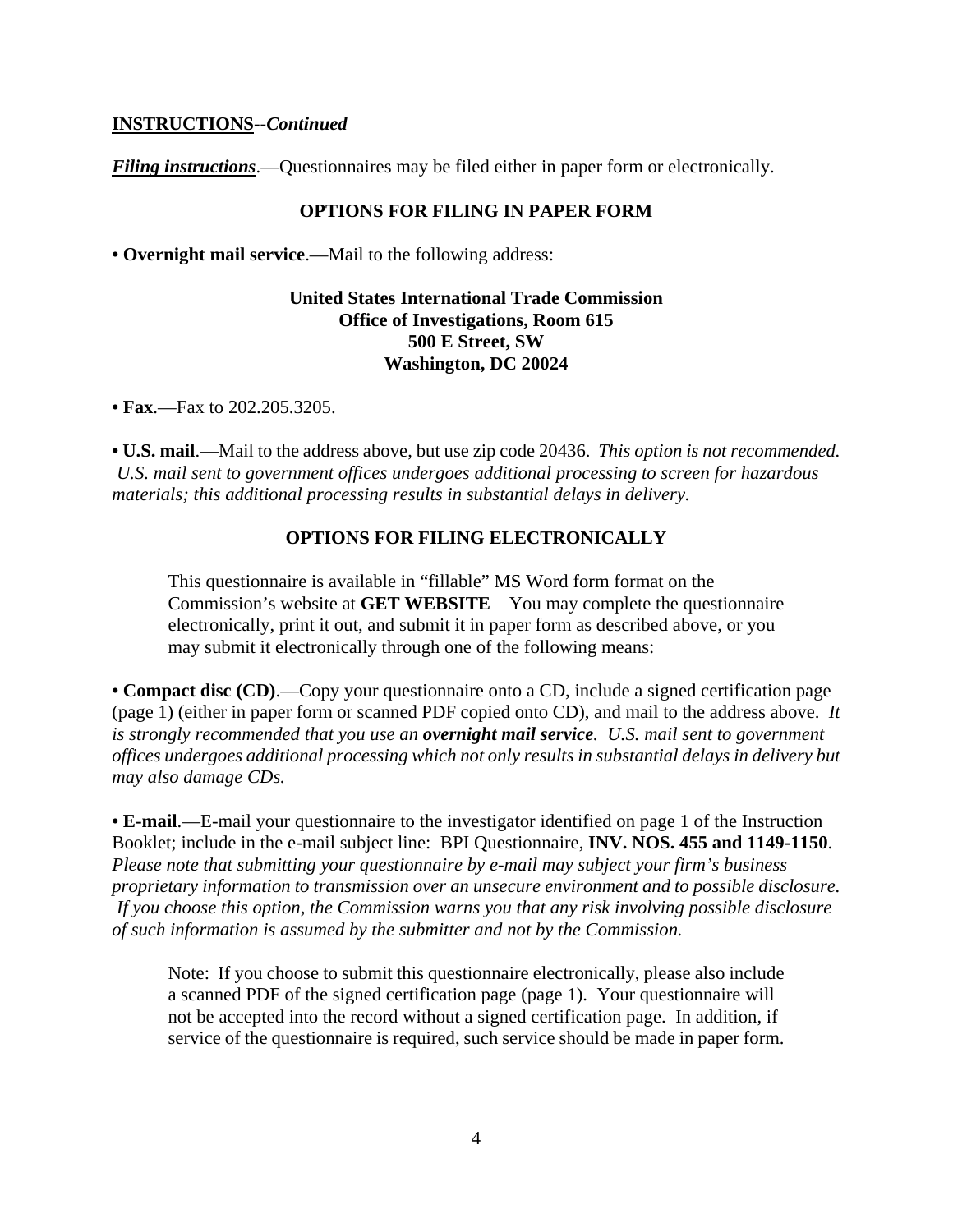### **INSTRUCTIONS--***Continued*

# **INSTRUCTIONS FOR FILING VIA EDIS**

#### **STEP 1: REGISTER AS A NEW USER IN EDIS** (current registered users may skip this step)

- The authorized official whose name appears under the Certification at the bottom of page 1 of the questionnaire should be the person who completes the registration in EDIS
- Go to https://eofpub.usitc.gov/edis-efile/app
- Click on Register
- Read and accept the Terms of Use Agreement
- Complete the EDIS Online User Registration form
	- o In the **Firm/Organization** field, select **Questionnaire Respondent**
- Click **Submit Registration**

# **STEP 2: ELECTRONICALLY SUBMIT YOUR QUESTIONNAIRE(S) IN EDIS**

- Click on E-File Documents
- Under **Submitter Information**, type the name of your firm in the **Filed On Behalf Of** field
- Under **Investigation Information**, click on **Find Investigation**
	- o For **Investigation Phase**, select **"***Preliminary***"** and for **Investigation Number**, type **"701-455"**; Click on **Find Investigation**
	- o Click in the circle to the left of the investigation number that appears, then click on **Select** and confirm by clicking **OK**
- Under **Document Filing Information**
	- o For **Document Type**, select **Questionnaire Foreign Producer**, **Questionnaire – Importer**, or **Questionnaire – U.S. Producer**, as appropriate
	- o Leave **Document Title** field blank
- Under **Add Document Attachments for Electronic Submission**
	- o In the **Attach File** field, click on **Browse**, locate your MS Word questionnaire file, and double-click the file
	- o The **Attachment Title** field is optional
	- o Click on **Attach Files** (note that your file will be listed below under **Attachments**)
	- o You must attach a scanned PDF of the signed certification page (page 1). If you wish to attach any other files, i.e., supporting documents, do so at this time (unlike the questionnaire itself, these additional documents **must** be PDFs). **Only one questionnaire may be filed at a time**.
	- o When you have attached all relevant files, click on **Submit Document w/attachments**. An **EDIS Document Submission Confirmation** screen will appear. Confirm the information and click on **Accept Information**. An **EDIS Notice of Receipt of Electronic Documents** will appear, which completes the process. If you wish to electronically file another questionnaire, repeat Step 2.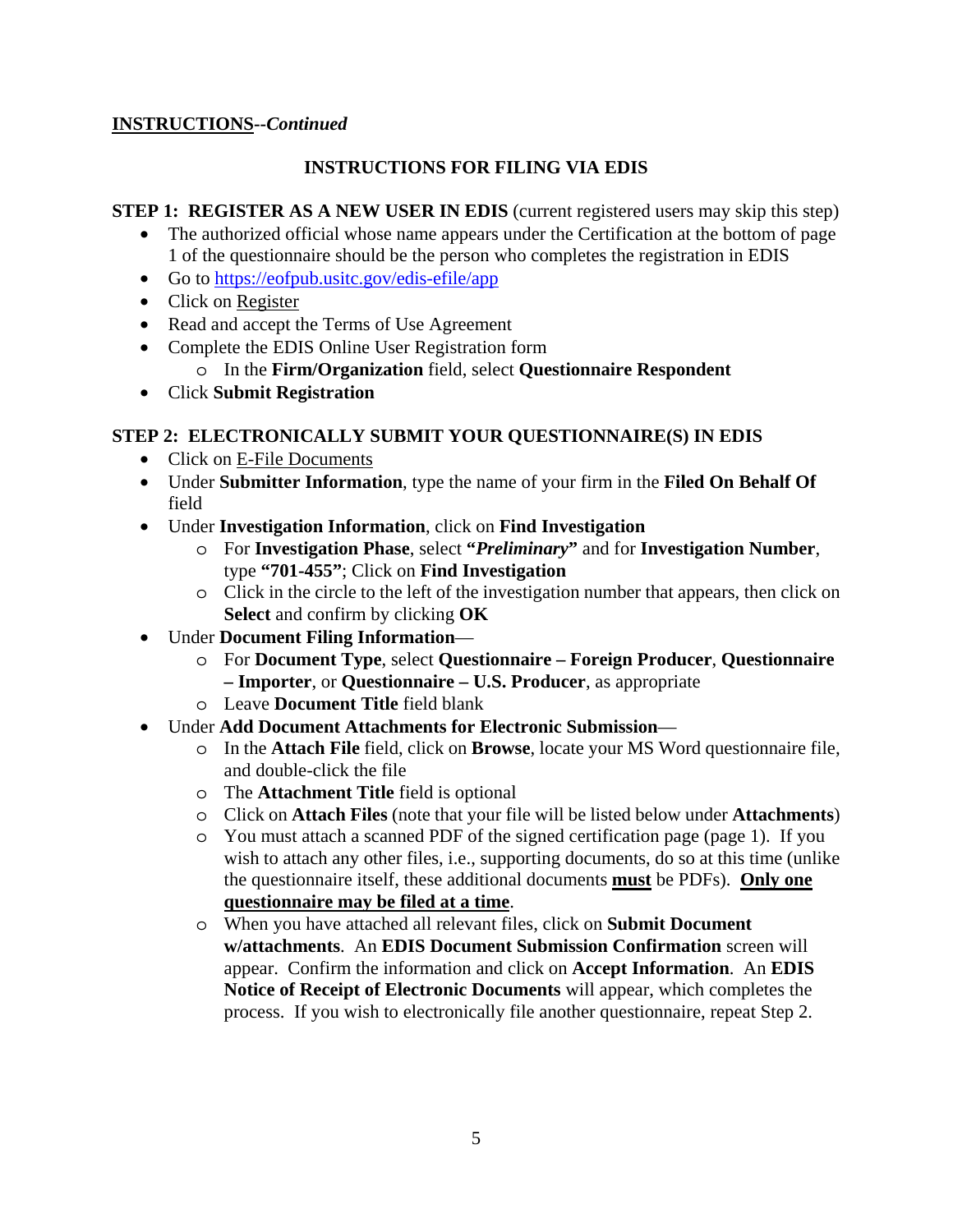#### **DEFINITIONS**

<u>.</u>

*Line Pipe*.— The products covered by these investigations are circular welded carbon quality<sup>1</sup> steel pipe of a kind used for oil and gas pipelines, not more than 406.4 mm (16 inches) in outside diameter, regardless of wall thickness, surface finish (black, or coated with any coatings compatible with line pipe), and regardless of end finish (plain end, beveled ends for welding, threaded ends or threaded and coupled, as well as any other special end finishes), and regardless of stenciling.

 The subject imports are normally imported under HTS categories 7306.19.1010, 7306.19.1050, 7306.19.5110, and 7306.19.5150. Prior to 2007, the subject merchandise was covered by HTS categories 7306.10.1010, 7306.10.1050, 7306.10.5010, and 7306.10.5050. HTS numbers are given for reference purposes only, and are not dispositive of the scope.

*Firm*.--An individual proprietorship, partnership, joint venture, association, corporation (including any subsidiary corporation), business trust, cooperative, trustee in bankruptcy, or receiver under decree of any court.

*Related firm.*--A firm that your firm solely or jointly owned, managed, or otherwise controlled; a firm that solely or jointly owned, managed, or otherwise controlled your firm; and/or a firm that was solely or jointly owned, managed, or otherwise controlled by a firm that also solely or jointly owned, managed, or otherwise controlled your firm.

*Establishment*.--Each facility of a firm in the United States involved in the production, importation, and/or purchase of line pipe (as defined above), including auxiliary facilities operated in conjunction with (whether or not physically separate from) such facilities.

*United States*.--For purposes of these investigations, the 50 States, Puerto Rico, the U.S. Virgin Islands, and the District of Columbia.

*Importer*.--Any person or firm engaged, either directly or through a parent company or subsidiary, in importing line pipe (as defined above) into the United States from a foreign manufacturer or through its selling agent.

 $1$ "Carbon quality" is defined as follows: products in which (1) iron predominates, by weight, over each of the other contained elements, (2) the carbon content is 2 percent or less, by weight, and (3) none of the elements listed below exceeds the quantity by weight respectively indicated: 1.80 percent of manganese, or 2.25 percent of silicon, or 1.00 percent of copper, or 0.50 percent of aluminum, or 1.25 percent of chromium, or 0.30 percent of cobalt, or 0.40 percent of lead, or 1.25 percent of nickel, or 0.30 percent of tungsten, or 0.10 percent of molybdenum, or 0.10 percent of niobium, or 0.15 percent of vanadium, or 0.15 percent of zirconium.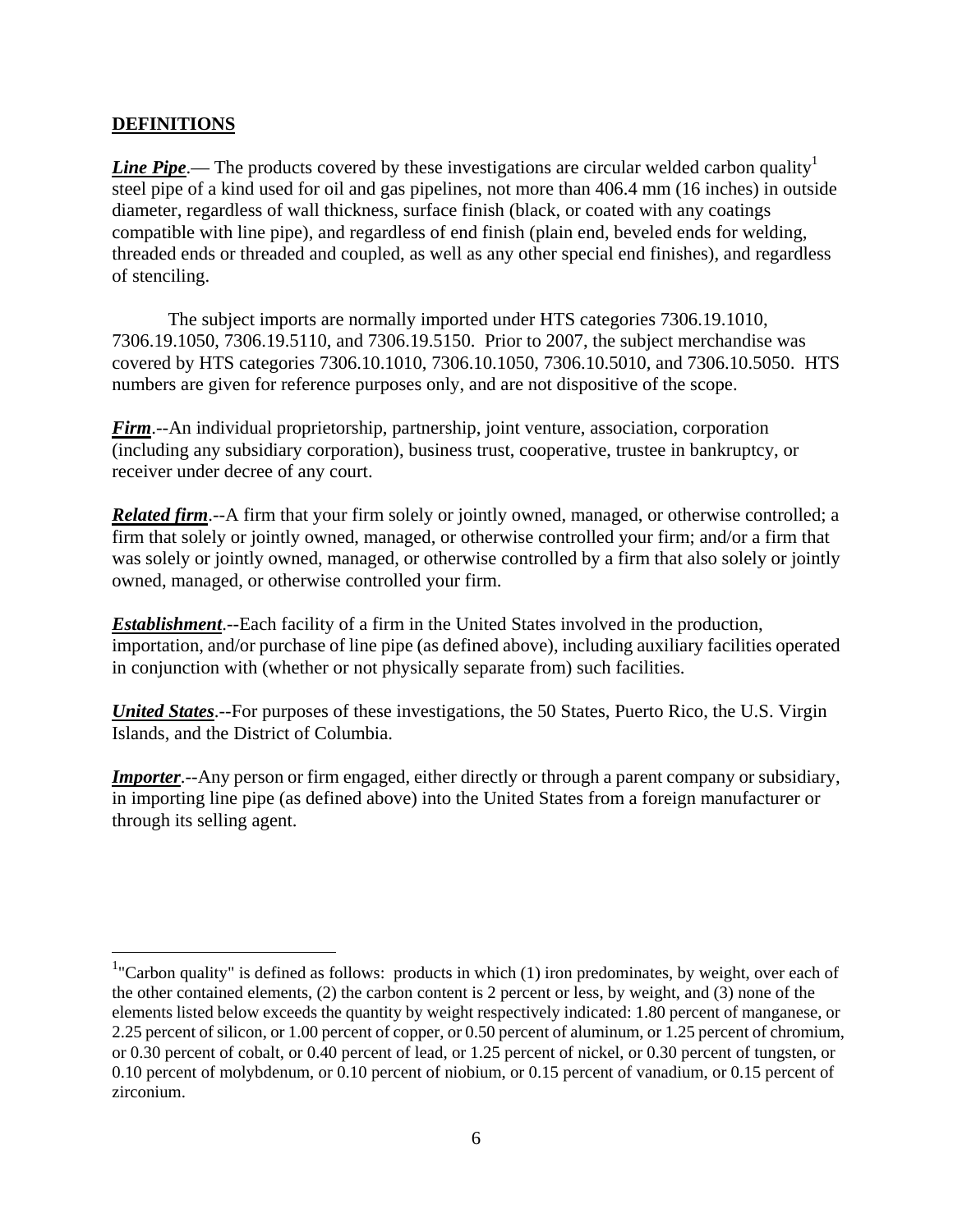#### **DEFINITIONS—***Continued*

*Imports*.--Those products identified for Customs purposes as imports for consumption for which your firm was the importer of record (i.e., was responsible for paying any import duty) or consignee (i.e., to which the merchandise was first delivered).

**Import quantities**.--Quantities reported should be net of returns.

*Import values*.--Values reported should be landed, duty-paid values at the U.S. port of entry, including ocean freight and insurance costs, brokerage charges, and import duties (i.e., all charges except inland freight in the United States).

*Purchaser*.--Any person or firm engaged, either directly or through a parent company or subsidiary, in purchasing line pipe (as defined above) from another firm that produces, imports, or otherwise distributes line pipe. A retail firm that is the importer of record may be considered a purchaser.

*Purchases*.--Purchases from all sources, NOT including direct imports from foreign producers (which should be reported in an importer questionnaire).

*Purchase quantities*.--Quantities reported should be net of returns.

*Purchase values*.--Values reported should be net values (i.e., gross purchase values less all discounts, allowances, rebates, and the value of returned goods), delivered to your U.S. receiving point.

*Shipments*.--Shipments of products produced in or imported by your U.S. establishment(s). Include shipments to the contracting firm of product produced by your firm under a toll agreement.

*Shipment quantities*.--Quantities reported should be net of returns.

*Shipment values*.--Values reported should be net values (*i.e.*, gross sales values less all discounts, allowances, rebates, prepaid freight, and the value of returned goods), f.o.b. your U.S. point of shipment. The value of domestic shipments to the contracting firm under a toll agreement is the conversion fee (including profit).

#### *Types of shipments*:

*U.S. shipments*.--Commercial shipments, internal consumption, and transfers to related firms within the United States.

*Commercial shipments*.--Shipments, other than internal consumption and transfers to related firms, within the United States.

*Internal consumption*.--Product consumed internally by your firm.